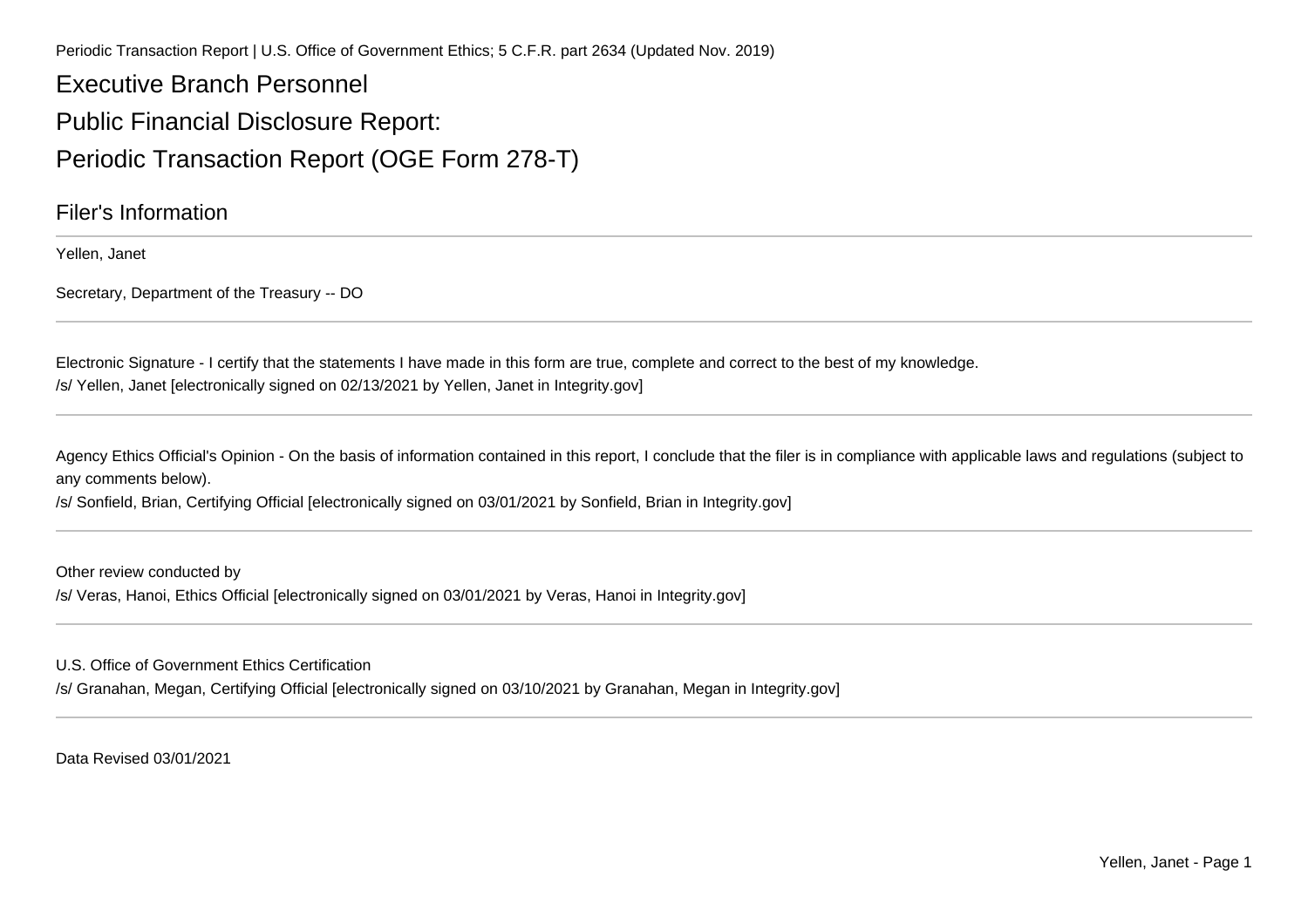## **Transactions**

| #              | <b>DESCRIPTION</b>                                      |             | <b>TYPE</b> | <b>DATE</b> | <b>NOTIFICATION</b><br><b>RECEIVED OVER</b><br>30 DAYS AGO | <b>AMOUNT</b>             |
|----------------|---------------------------------------------------------|-------------|-------------|-------------|------------------------------------------------------------|---------------------------|
| 1              | AT&T(T)                                                 |             | Sale        | 02/09/2021  | No                                                         | $$1,001 - $15,000$        |
| $\overline{2}$ | Corteva, Inc. (CTVA)                                    |             | Sale        | 02/08/2021  | No                                                         | $$1,001 - $15,000$        |
| 3              | Conoco Phillips (COP)                                   |             | Sale        | 02/08/2021  | No                                                         | $$15,001 - $50,000$       |
| 4              | The Chemours Co. (CC)                                   |             | Sale        | 02/08/2021  | No                                                         | $$1,001 - $15,000$        |
| 5              | Dow, Inc. (DOW)                                         |             | Sale        | 02/08/2021  | No                                                         | $$1,001 - $15,000$        |
| 6              | DuPont de Nemours, Inc. (DD)                            |             | Sale        | 02/08/2021  | No                                                         | $$15,001 - $50,000$       |
| $\overline{7}$ | NCR Corp. (NCR)                                         |             | Sale        | 02/08/2021  | No                                                         | $$1,001 - $15,000$        |
| 8              | Norfolk Southern Corp. (NSC)                            |             | Sale        | 02/08/2021  | No                                                         | $$100,001 -$<br>\$250,000 |
| 9              | Office Depot, Inc. (ODP)                                | See Endnote | Sale        | 02/08/2021  | No                                                         | $$1,001 - $15,000$        |
| 10             | Phillips 66 (PSX)                                       |             | Sale        | 02/08/2021  | No                                                         | $$15,001 - $50,000$       |
| 11             | Pfizer Inc. (PFE)                                       |             | Sale        | 02/08/2021  | No                                                         | $$50,001 -$<br>\$100,000  |
| 12             | Terradata (TDC)                                         |             | Sale        | 02/08/2021  | No                                                         | $$1,001 - $15,000$        |
| 13             | Raytheon Co. (RTN)                                      |             | Sale        | 02/08/2021  | No                                                         | $$1,001 - $15,000$        |
| 14             | Viatris (VTRS)                                          |             | Sale        | 02/08/2021  | No                                                         | $$1,001 - $15,000$        |
| 15             | BNY Mellon Dynamic Value Fund Class I Shares<br>(DRGVX) |             | Sale        | 02/08/2021  | No                                                         | $$1,001 - $15,000$        |

## Endnotes